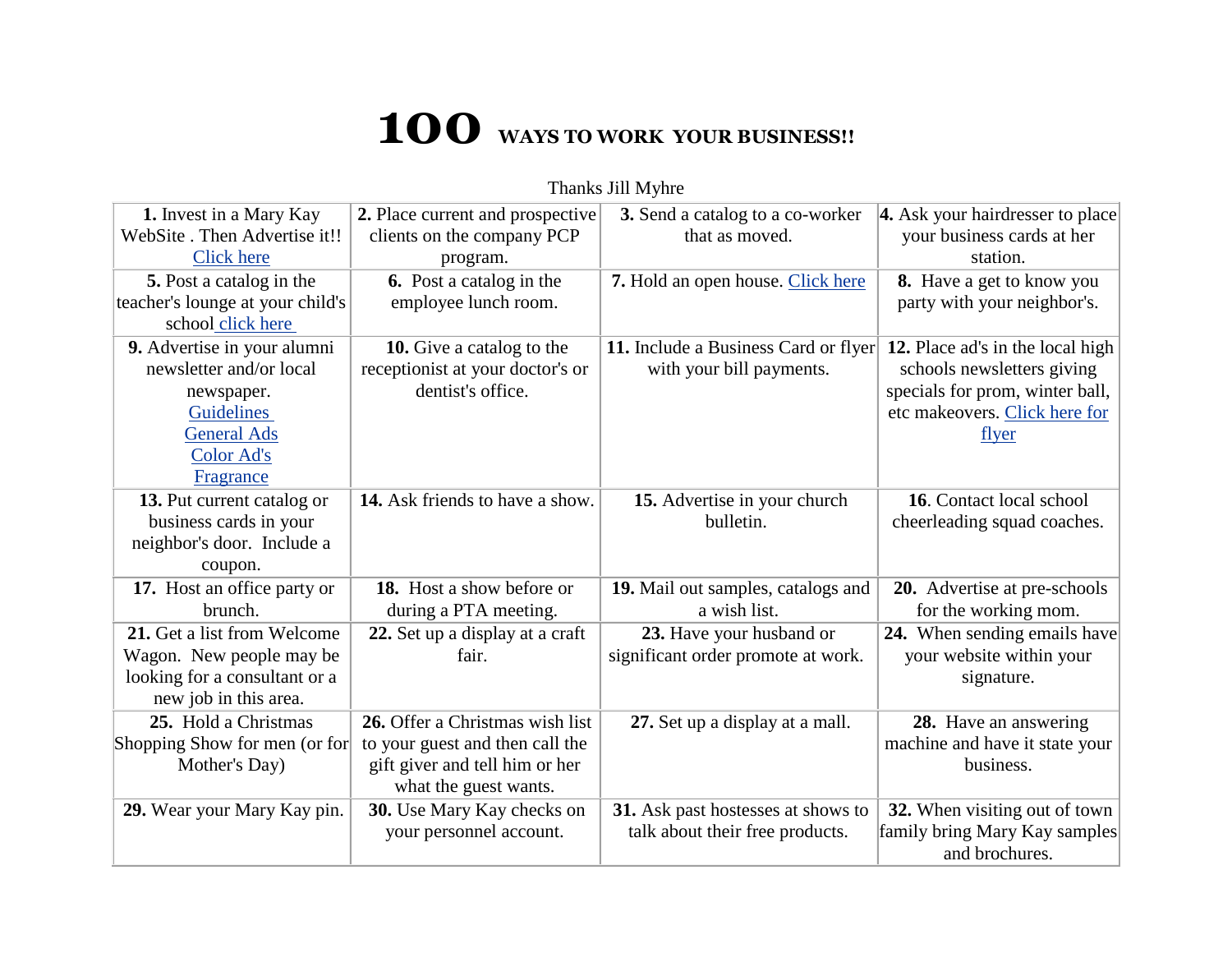| 33. Encourage frequent<br>customers to regularly plan | a show. Click here               | <b>34.</b> Encourage relatives to book $\vert$ <b>35.</b> Build a before $\&$ after Portfolio | 36. When flying place<br>brochures in the pocket seat |
|-------------------------------------------------------|----------------------------------|-----------------------------------------------------------------------------------------------|-------------------------------------------------------|
| shows.                                                |                                  |                                                                                               | with your phone number only.                          |
| 37. Conduct Skin Care                                 | 38. Start an E-mail address      | 39. Contact local church youth                                                                | 40. If taking the train leave                         |
| Surveys click here for survey                         | book of customers who want to    | groups to contact girl nights                                                                 | brochures with your phone                             |
| cards                                                 | know what the monthly specials   | (churches usually buy gifts up front                                                          | number.                                               |
|                                                       | are, don't forget to mention the | for girls attending i.e. wrapped nail                                                         |                                                       |
|                                                       | hostess specials.                | polish $&$ lip gloss)                                                                         |                                                       |
| 41. Give out your business                            | 42. Give products as gifts or    | 43. Go to local dance schools to                                                              | 44. Have a display at job fairs.                      |
| card to anyone that helps you.                        | donations.                       | set up displays or advertise.                                                                 |                                                       |
| 45. Contact schools and see if                        | 46. Leave your business cards    | 47. If you live near where the                                                                | 48. Go to motivational                                |
| they have advertising within                          | on bulletin boards or in local   | Airlines Headquarters are contact                                                             | seminars and network.                                 |
| their parent newsletters to off                       | businesses                       | them in regards to doing glamour                                                              |                                                       |
| set cost.                                             |                                  | training with stewards.                                                                       |                                                       |
| 49. Always have baggies with                          | 50. Have you and your family     | 51. Go to health spas (most have                                                              | 52. Go to hotels and offer the                        |
| samples to Pass out (don't                            | members wear MK T-shirts or      | vendors come in once a month to set staff a quick make-over on their                          |                                                       |
| forget to include your business                       | sweatshirts.                     | up)                                                                                           | breaks (the mgr could offer as                        |
| card)                                                 |                                  |                                                                                               | appreciation)                                         |
| click here                                            |                                  |                                                                                               |                                                       |
| 53. Leave your brochures in                           | 54. Join your Chamber of         | 55. Display at health fairs                                                                   | 56. Do a Fragrance Survey                             |
| doctor, dentist, beauty salons.                       | Commerce.                        | connected within corporations, this                                                           | click here for survey cards                           |
|                                                       |                                  | is a great way to show skin care and                                                          |                                                       |
|                                                       |                                  | sun products.                                                                                 |                                                       |
| 57. Do a silent hostess                               |                                  | <b>58.</b> Host your own show. Could <b>59.</b> Contact your local Girl Scouts.               | 60. Birthday Leads click here                         |
| program with an out of town                           | even be a fundraiser for your    |                                                                                               |                                                       |
| friend or relative.                                   | favorite charity.                |                                                                                               |                                                       |
| 61. Call local hospitals and                          | 62. Take a Satin Hands recipe    | 63. Go to bridal fairs.                                                                       | 64. Get brides out of the                             |
| offer to do pampering sessions                        | to every potluck.                |                                                                                               | newspaper.                                            |
| in the break room during nurse                        |                                  |                                                                                               |                                                       |
| appreciation week.                                    |                                  |                                                                                               |                                                       |
|                                                       |                                  |                                                                                               |                                                       |
| 65. Give a client, friend or                          | 66. Call past hostesses and ask  | 67. Do appreciation days at places                                                            | 68. New Mom's                                         |
| relative 10 brochures to pass                         | for referrals give an incentive. | of businesses.                                                                                |                                                       |
| on to others.                                         |                                  |                                                                                               |                                                       |